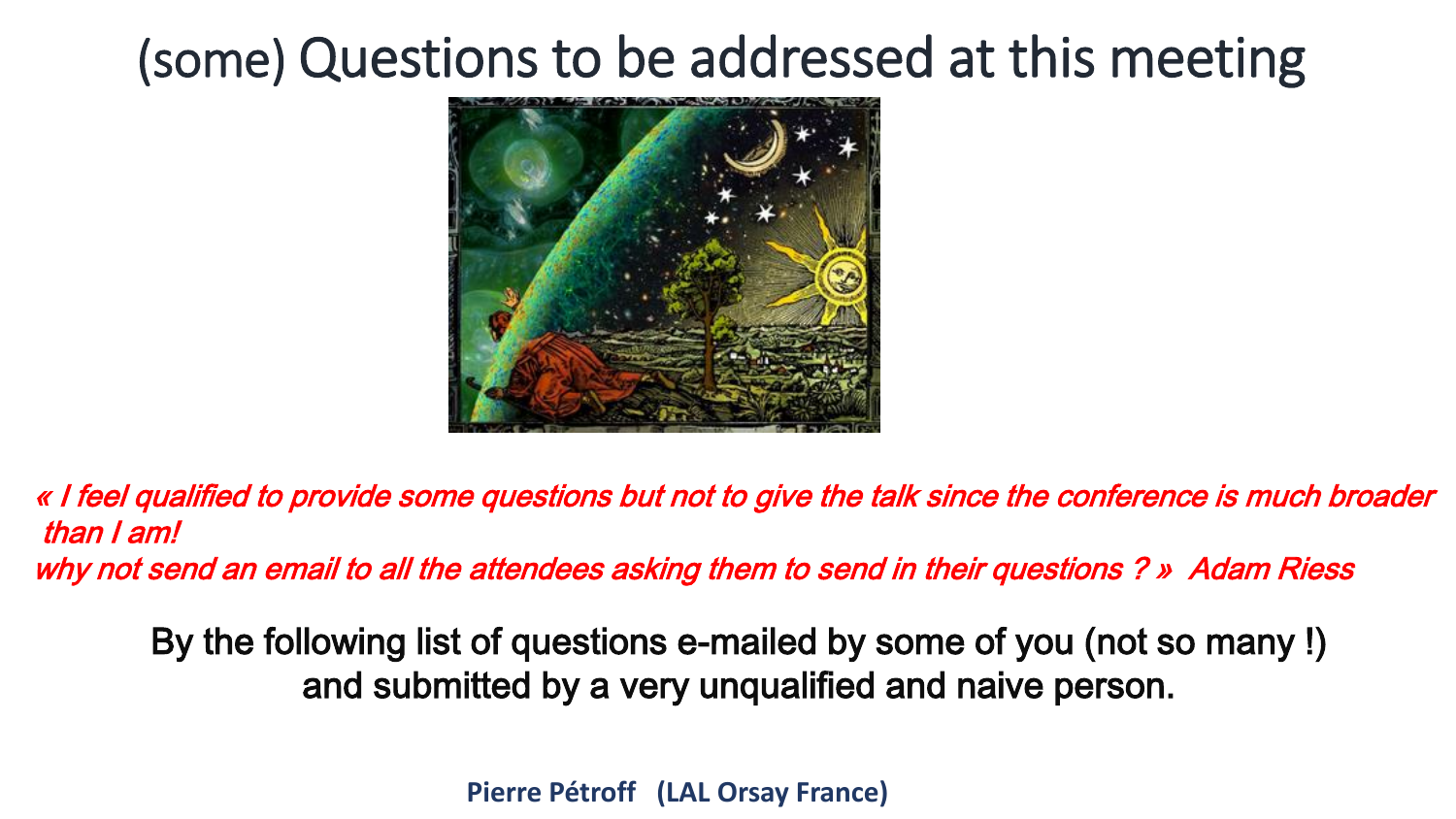## **The fundamental big questions as raised by Michael Turner:**

- **How are the forces and particles of nature unified ?**
- **What is the origin of space, time and the Universe ?**
- **How are quantum mechanics and general relativity reconciled ?**
- **How did the baryonic matter arise in the Universe ?**
- **What is the destiny of the Universe ?**
- **What is the nature of the dark matter that holds the Universe together and of the dark energy that is causing the expansion of the Universe to speed up ?** (arXiv:0706.2186v2 [astro-ph] 26 June 2007)

**We do hope that this workshop will be able to partially address some of these fundamental questions !**

*But we have to be humble and let us book some questions to be addressed at the next EDSU2019 meeting !*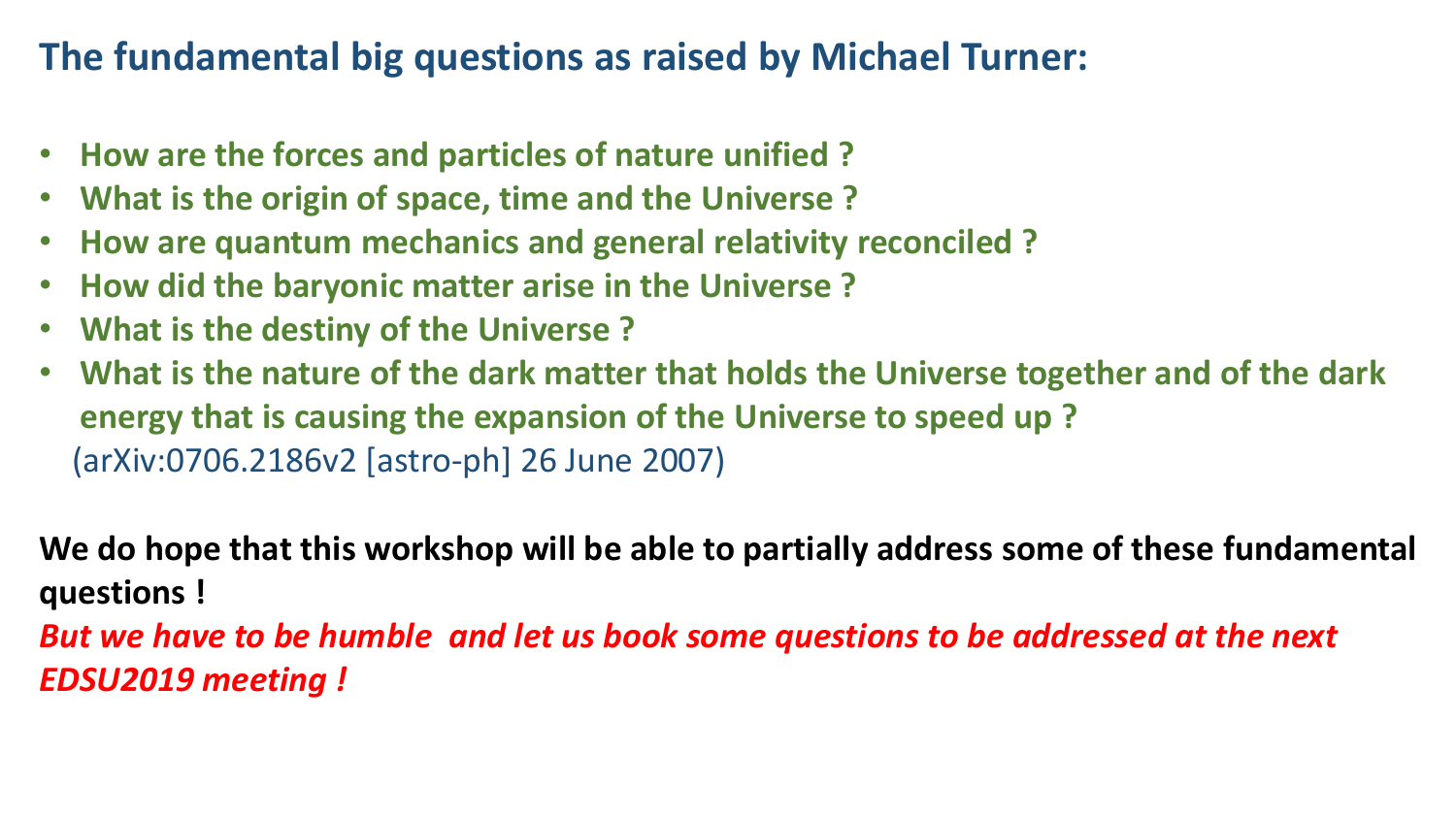# Two little clouds !



William Thomson (Lord Kelvin) in 1900: Physics is over, except two small clouds on the horizon: These clouds turned out to be the clues that led us to quantum mechanics and relativity theory

In the questions reported here, we can notice that some of them are pointing onto some clouds which could ushered in new discoveries !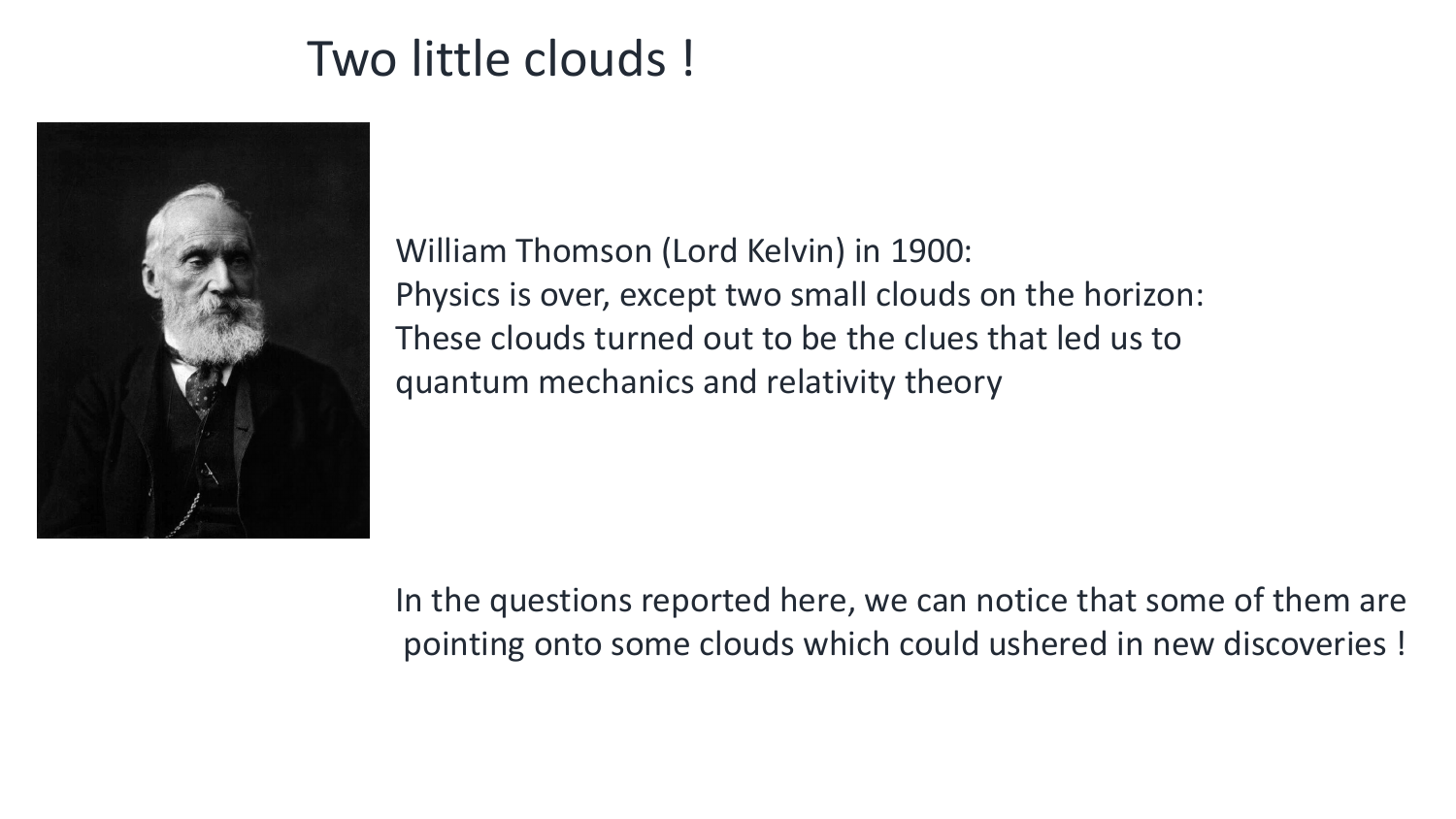

Fritz Zwicky Vera Rubin



**Dark Matter** (by far the most popular!)

Kazuhiko Hara [hara@hep.px.tsukuba.ac.jp](mailto:hara@hep.px.tsukuba.ac.jp)

**I am sure there are good reasons for the mass ranges we are looking for, but want to know the reason that the currently exploring range and/or the achieved sensitivity is not enough ?**

Xavier Bertou [bertou@gmail.com](mailto:bertou@gmail.com) **Now that the WIMP window is closing, how well motivated are the candidates for Dark Matter?**

Tommaso Dorigo [tommaso.dorigo@gmail.com](mailto:tommaso.dorigo@gmail.com) **Is the neutralino miracle still there after the latest LHC exclusions?**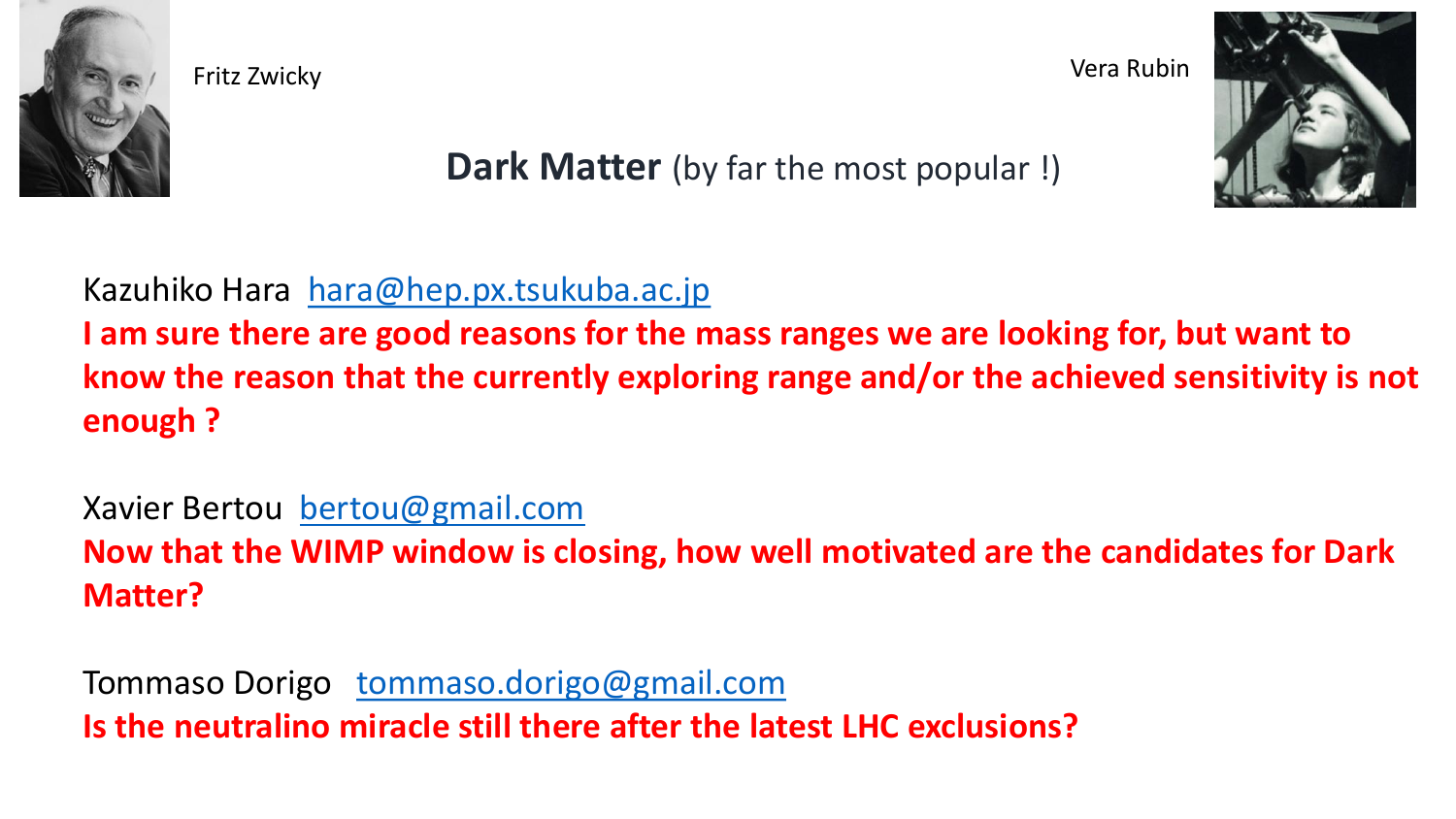### Aldo Morselli [aldo.morselli@roma2.infn.it](mailto:aldo.morselli@roma2.infn.it) **How can we discover the nature of Dark Matter?**

Aaron Vincent [aaron.vincent@queensu.ca](mailto:aaron.vincent@queensu.ca)

**-How do we get the biggest bang for our experimental buck in the search for particle dark matter? Do we keep going with WIMP searches? Are tabletop experiments the future? -Have astrophysical anomalies cried wolf too many times, or will they point the way to dark matter discovery?**

Germán Gómez-Vargas [ggomezv@uc.cl](mailto:ggomezv@uc.cl) a little cloud ??? **How established is the core/cusp problem in dark matter halos of galaxies ?**

I do hope these questions will help for the DM round table discussion !!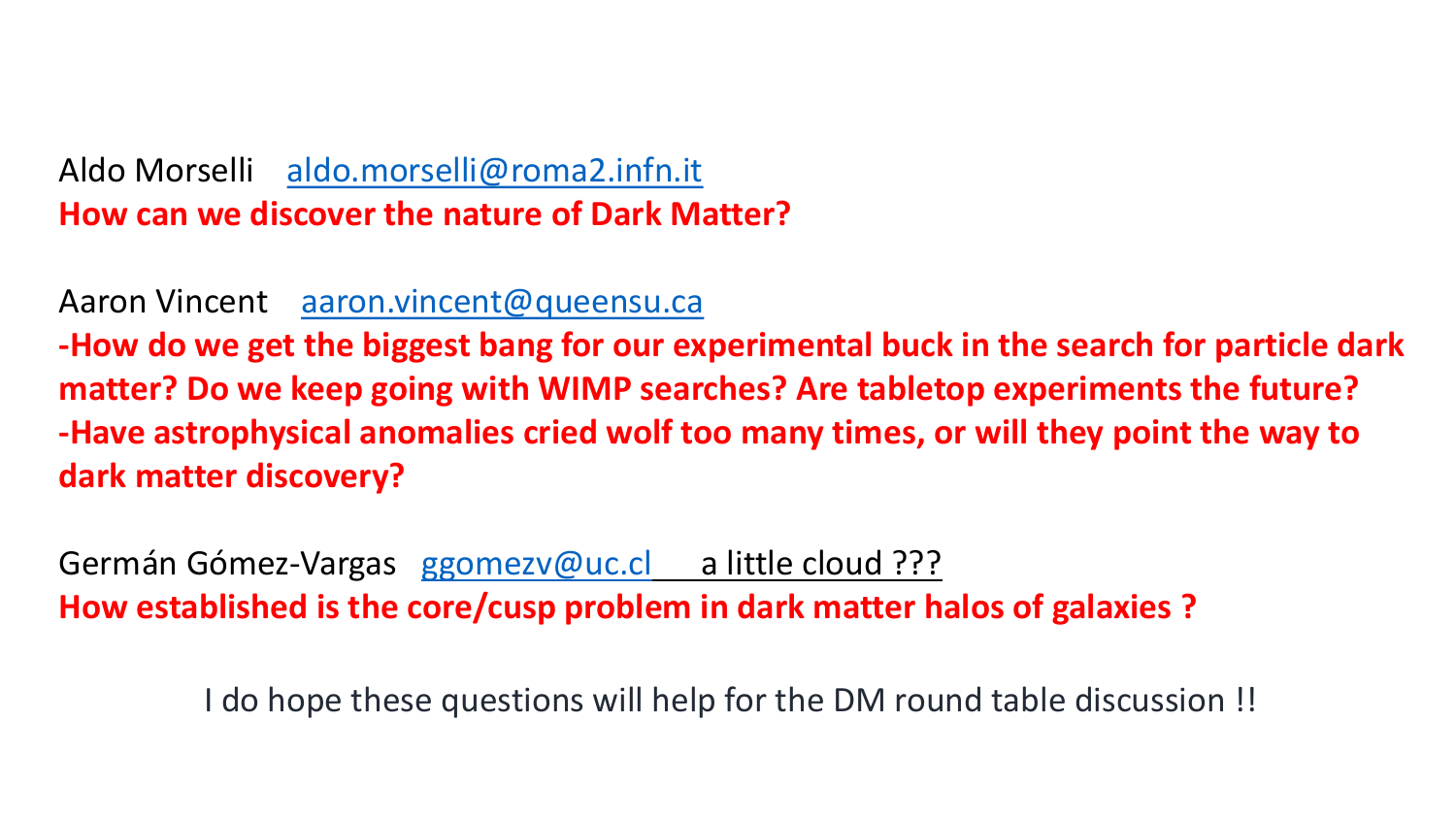## **Cosmology (Neutrinos, Dark Energy, Gravity, Black Holes ….)**

Adam Riess [ariess@stsci.edu](mailto:ariess@stsci.edu) and Mickael Rigault [m.rigault@ipnl.in2p3.fr](mailto:m.rigault@ipnl.in2p3.fr) **How serious is the tension between LambdaCDM and cosmological observations ?** One more cloud at the horizon ?

Ian Moss [ian.moss@newcastle.ac.uk](mailto:ian.moss@newcastle.ac.uk) **How serious is the tension between the Standard Model of Particle Physics and cosmological observations ?**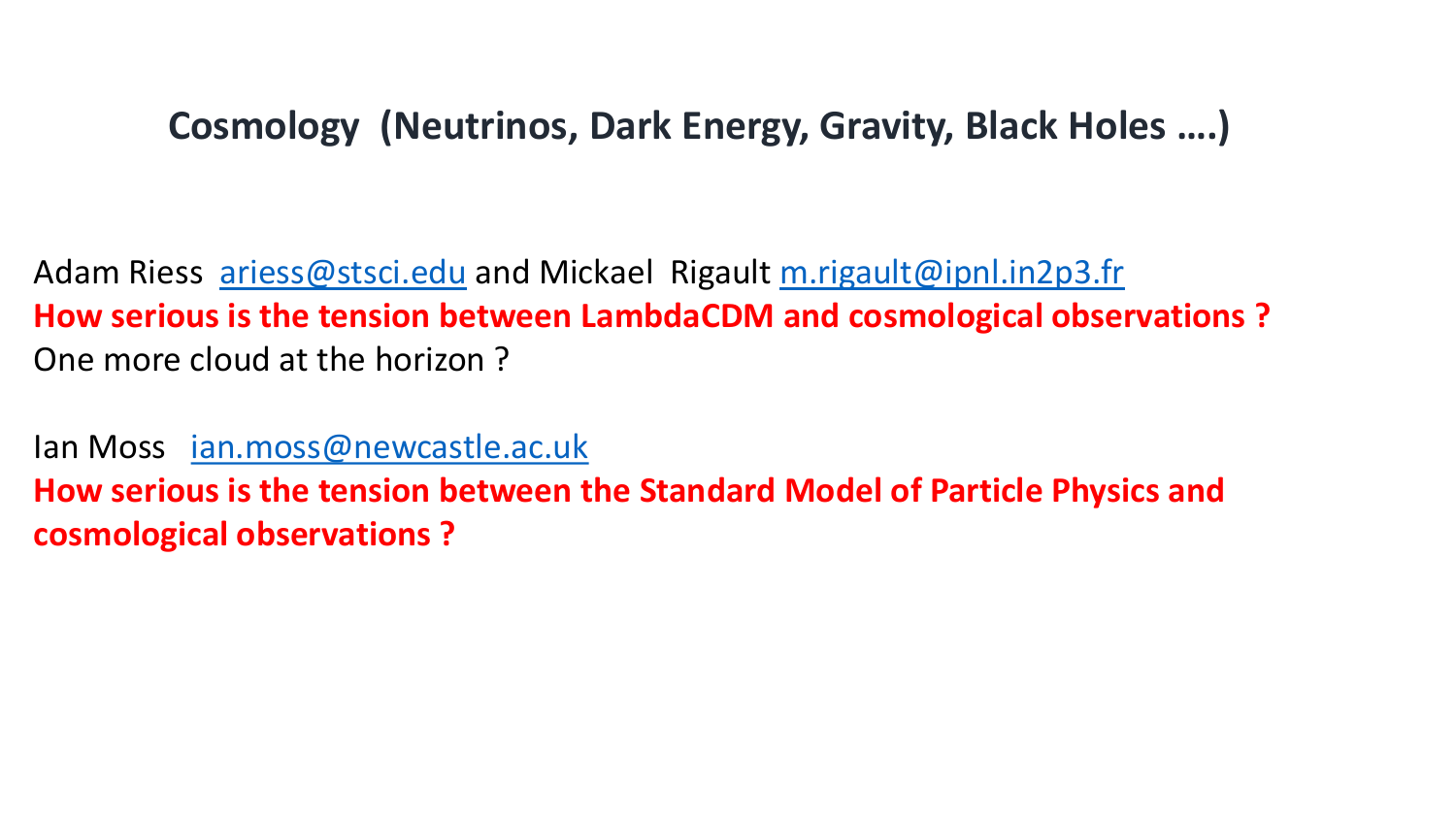**Bruce Hoeneisen [bruce1@fnal.gov](mailto:bruce1@fnal.gov)** clouds ..clouds …

**The Planck analysis assumes sum m\_nu = 0.06 eV. How do the results change with the assumption sum m\_nu = 0.6 eV? In particular, how do h and the spectral index n change?**

**How to resolve the discrepancy between the direct and indirect measurements of H\_0 (that has gotten worse with PDG 2018, and MANY precise measurements seem to rule out the Hubble direct result)?**

**What do we know at present about the relationship between the power spectrum of linear density perturbations P(k) and the galaxy power spectrum P\_gal(k)? This knowledge is necessary to interpret DES and SDSS.**



*And, of course, who will win the World Cup!*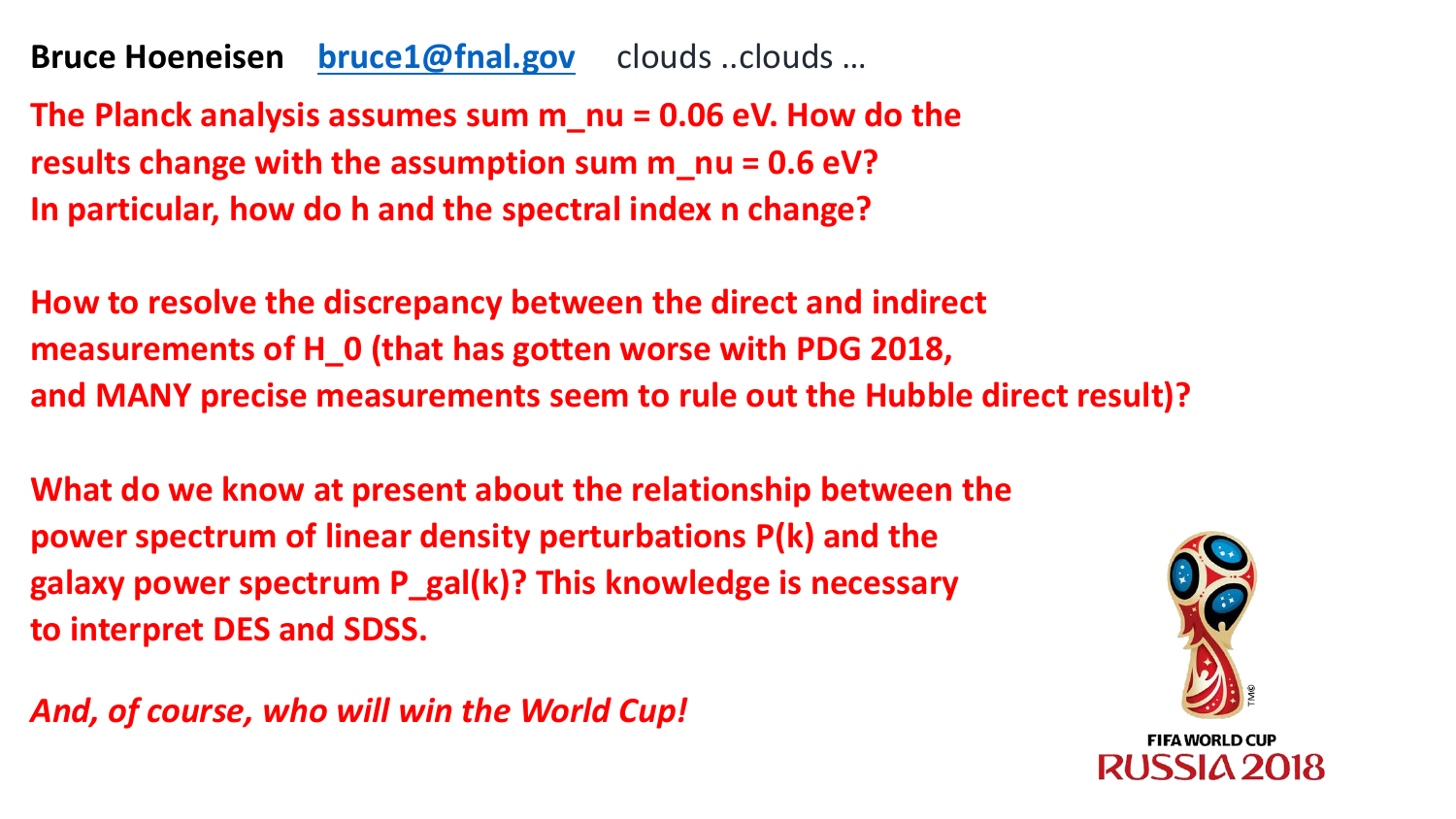Laurent Chevalier [laurent.pascal.chevalier@gmail.com](mailto:laurent.pascal.chevalier@gmail.com) **What is the present status which describe gravity as an entropic force?**

Juan Garcia Bellido [juan.garciabellido@gmail.com](mailto:juan.garciabellido@gmail.com) **Are LIGO black holes primordial or astrophysical?**

Nick Gorkavyi [gorkavyi@gist.us](mailto:gorkavyi@gist.us)

**If the Dark Matter consists of black holes of LIGO masses, how did the Universe accumulate such a number of massive black holes?**

Francesca Vidotto [vidottof@gmail.com](mailto:vidottof@gmail.com)

**Can we explain the dark matter and dark energy only in terms of gravity? More explicitly:**

**Dark Matter: Could it be primordial black holes? Or could it be a pure gravitational effect like in the different emergent/entropic/quantum gravity scenarios? Dark Energy: Is Lambda enough? If we want to \*explain\* the presence of Lambda, can we do it using just (quantum) gravity?**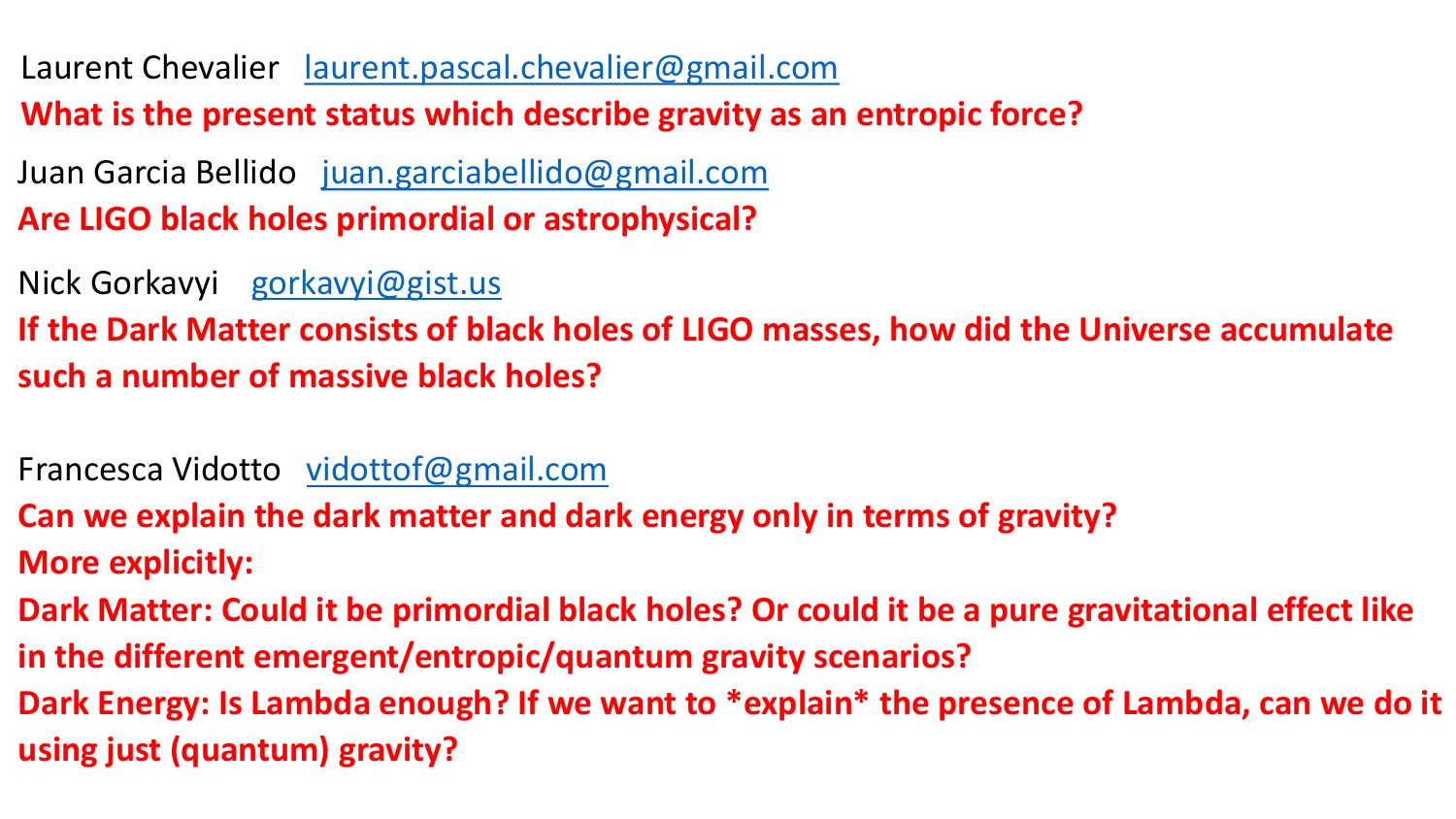### Thomas Buchert [buchert@ens-lyon.fr](mailto:buchert@ens-lyon.fr)

**Einstein's theory demands inhomogeneities in geometry given inhomogeneities in the energymoment tensor, while the standard model of cosmology assumes a homogeneous geometry.** 

- **Can we explain Dark Energy and eventually Dark Matter as an effect of geometrical inhomogeneities, at least partially ?- Can we explain modified gravity effects through nonlinearities of classical general relativity ?**
	- **- Can we observe deviations from a FLRW geometry ?**
- Anonymous a cloud

**Is Lepton Falvor Violation in B decays confirmed ? What are the implication in cosmology ?**